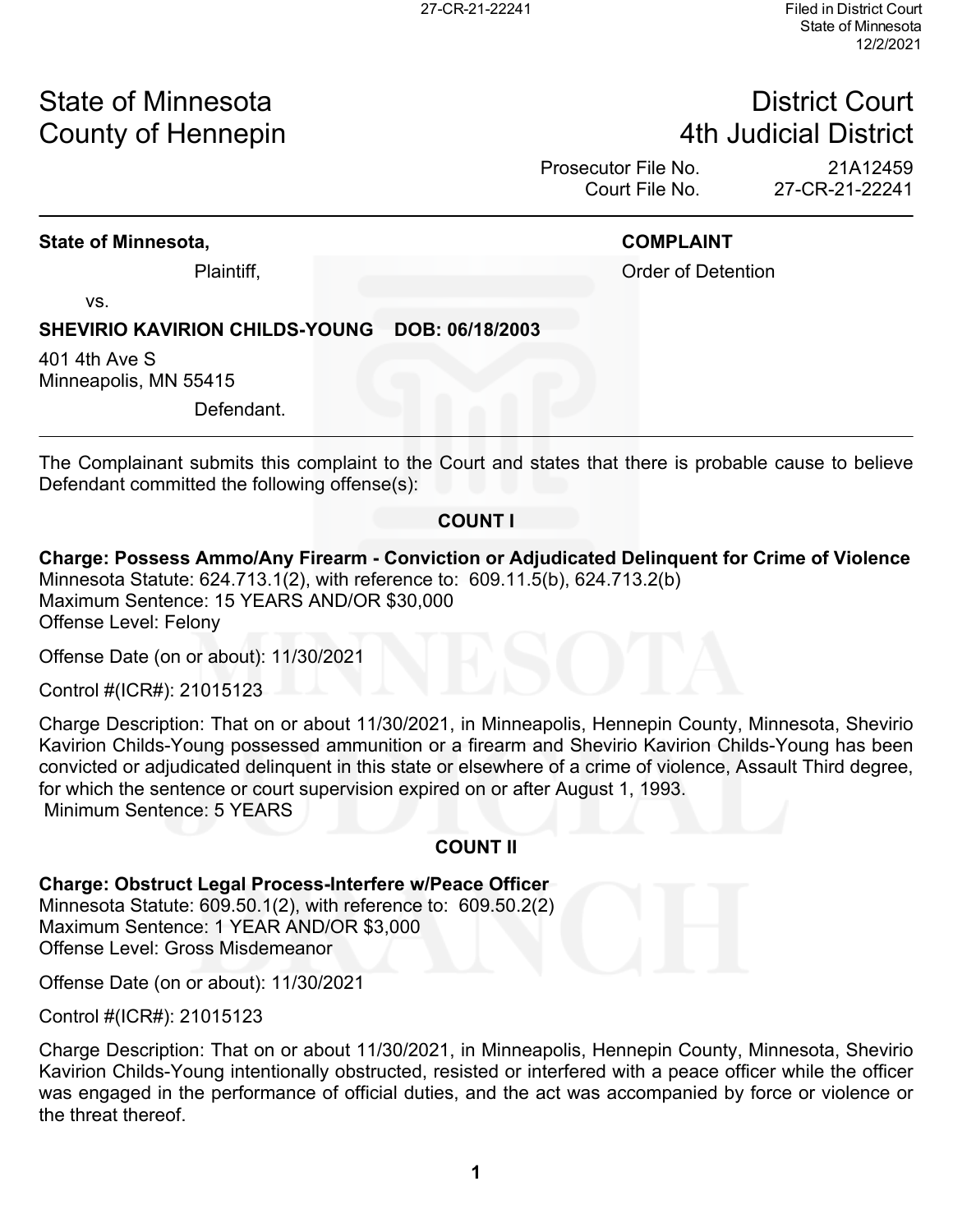### **STATEMENT OF PROBABLE CAUSE**

Complainant has investigated the facts and circumstances of this offense and believes the following establishes probable cause:

On 11/30/2021, a deputy with the Hennepin County Sheriff's Office conducted a traffic stop in the area of Lyndale Avenue North and 48th Avenue North, Minneapolis, Hennepin County, MN.

The adult male driver – later identified as SHEVIRIO KAVIRION CHILDS-YOUNG (DOB: 6/18/2003), DEFENDANT herein –claimed he did not have an ID and gave a name that was later determined to be false. The front passenger was identified as S.S., and the back seat passenger was identified as a juvenile T.N.S. There were also two small children in the rear seats. The deputy smelled the odor of marijuana coming from the vehicle. All parties were removed from the vehicle and the deputy then observed a firearm (loaded Glock .40 caliber with an extended magazine) on the floorboard behind the front passenger seat.

The deputy asked the two female passengers about the firearm and S.S. initially claimed the firearm belonged to her. The deputy prepared to transport S.S. and DEFENDANT to jail for the weapons offense, when DEFENDANT then stated that it was firearm. The deputy then conducted a Mirandized interview with DEFENDANT in which DEFENDANT admitted that the firearm in the vehicle belonged to him.

As the deputy released S.S. from custody, DEFENDANT attempted to escape from custody by throwing his body out of the squad forcefully. The deputy was able to push DEFENDANT back into the squad and DEFENDANT kicked at the deputy striking him in the midsection. The deputy could not shut the squad door because DEFENDANT used his legs to forcefully hold the door open. DEFENDANT then yelled to S.S. and repeatedly told her to "Get him!", "Grab him up", and encouraged S.S. to disarm the officer. During this struggle, DEFENDANT grabbed the deputy's genital area and squeezed multiple times. The deputy continued to struggle to control DEFENDANT until he was able to call for emergency assistance.

After the situation was under control, a small amount of marijuana was found on DEFENDANT's person.

On August 20, 2020, DEFENDANT was adjudicated delinquent of Assault in the Third-Degree (Court File Number: 27-JV-20-1008) and is prohibited from possessing firearms. DEFENDANT has a lengthy juvenile delinquency history involving assault and weapons offenses.

DEFENDANT is currently pending a charge for Prohibited Person in Possession of a Firearm

# **2**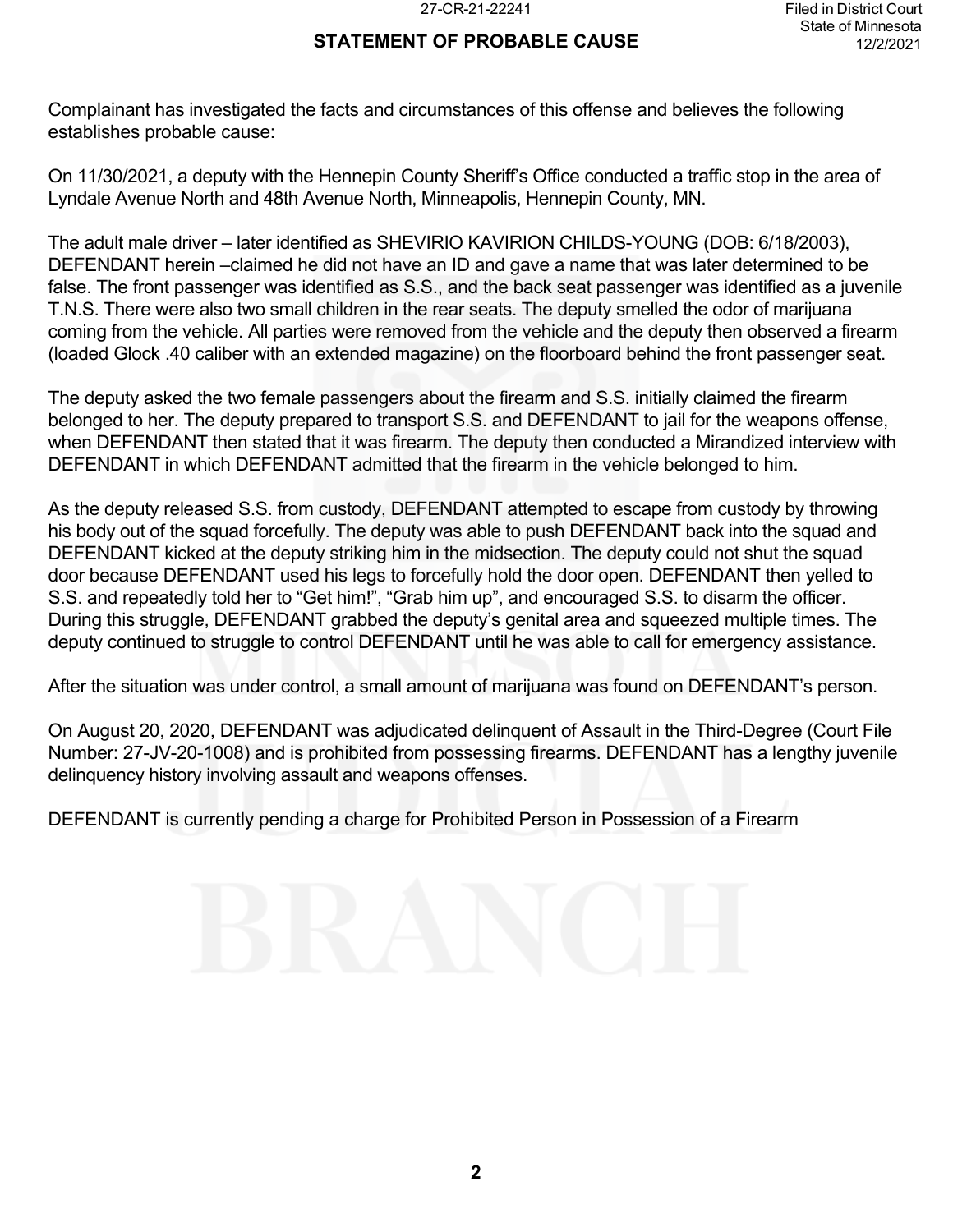### **SIGNATURES AND APPROVALS**

Complainant requests that Defendant, subject to bail or conditions of release, be: (1) arrested or that other lawful steps be taken to obtain Defendant's appearance in court; or (2) detained, if already in custody, pending further proceedings; and that said Defendant otherwise be dealt with according to law.

Complainant declares under penalty of perjury that everything stated in this document is true and correct. Minn. Stat. § 358.116; Minn. R. Crim. P. 2.01, subds. 1, 2.

**Deputy** 350 S 5th St Minneapolis, MN 55415 Badge: 612

**Complainant** Micholas Peterson **Electronically Signed:** 12/02/2021 12:47 PM Hennepin County, Minnesota

Being authorized to prosecute the offenses charged, I approve this complaint.

**Prosecuting Attorney** Peter Johnson **Electronically Signed:** 300 S 6th St Minneapolis, MN 55487 (612) 348-5550

12/02/2021 12:33 PM

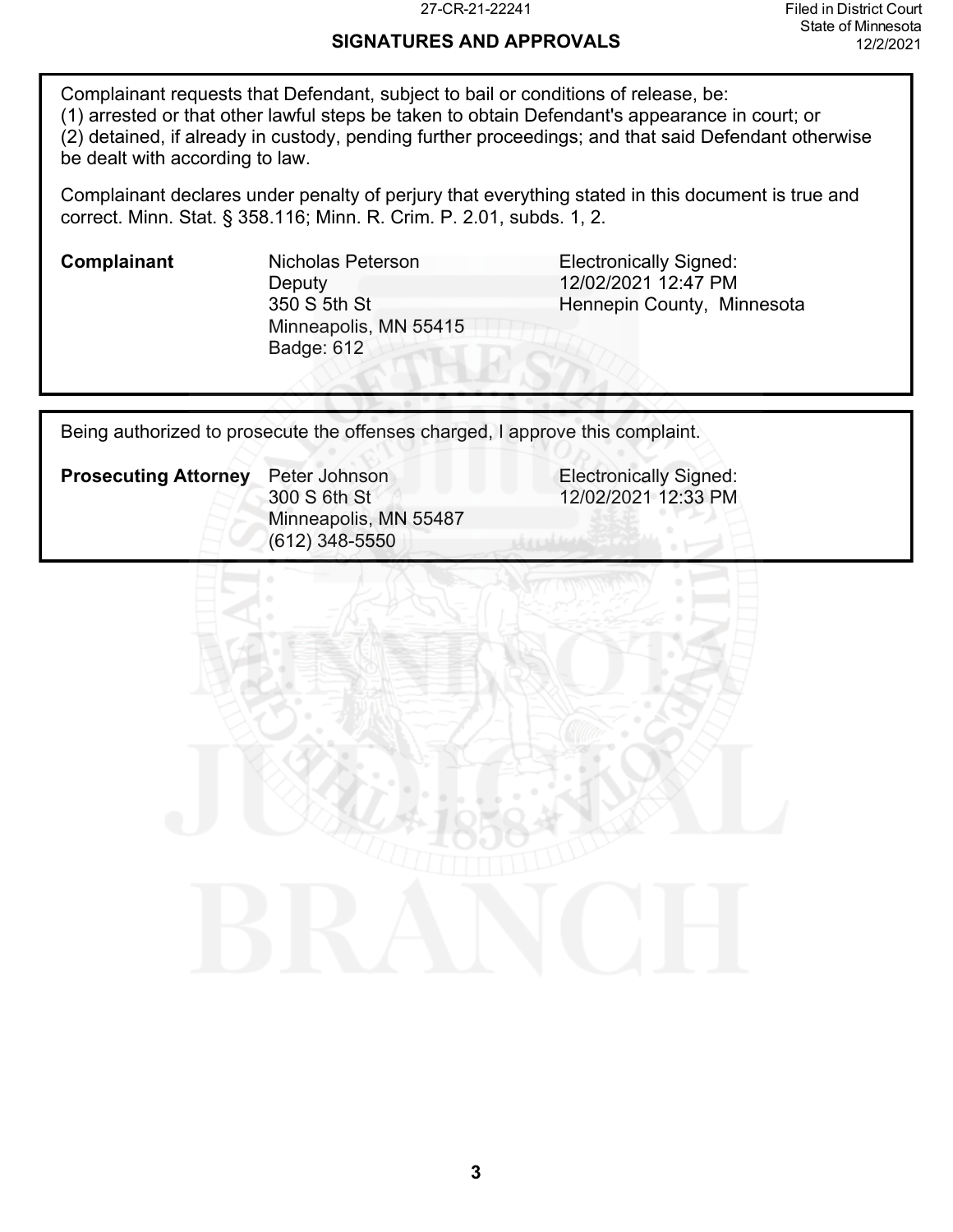27-CR-21-22241 Filed in District Court State of Minnesota 12/2/2021

# **FINDING OF PROBABLE CAUSE**

From the above sworn facts, and any supporting affidavits or supplemental sworn testimony, I, the Issuing Officer, have determined that probable cause exists to support, subject to bail or conditions of release where applicable, Defendant's arrest or other lawful steps be taken to obtain Defendant's appearance in court, or Defendant's detention, if already in custody, pending further proceedings. Defendant is therefore charged with the above-stated offense(s).

**SUMMONS**

| above-named court to answer this complaint.                                                                                                                                   |                           | THEREFORE YOU, THE DEFENDANT, ARE SUMMONED to appear as directed in the Notice of Hearing before the                                                                                                                                                                                                                                                                                                                               |  |  |  |  |  |  |
|-------------------------------------------------------------------------------------------------------------------------------------------------------------------------------|---------------------------|------------------------------------------------------------------------------------------------------------------------------------------------------------------------------------------------------------------------------------------------------------------------------------------------------------------------------------------------------------------------------------------------------------------------------------|--|--|--|--|--|--|
| IF YOU FAIL TO APPEAR in response to this SUMMONS, a WARRANT FOR YOUR ARREST shall be issued.                                                                                 |                           |                                                                                                                                                                                                                                                                                                                                                                                                                                    |  |  |  |  |  |  |
|                                                                                                                                                                               | <b>WARRANT</b>            |                                                                                                                                                                                                                                                                                                                                                                                                                                    |  |  |  |  |  |  |
| 36 hours after the arrest or as soon as such Judge or Judicial Officer is available to be dealt with according to law.<br><b>Execute in MN Only</b>                           | <b>Execute Nationwide</b> | To the Sheriff of the above-named county; or other person authorized to execute this warrant: I order, in the name of the State<br>of Minnesota, that the Defendant be apprehended and arrested without delay and brought promptly before the court (if in<br>session), and if not, before a Judge or Judicial Officer of such court without unnecessary delay, and in any event not later than<br><b>Execute in Border States</b> |  |  |  |  |  |  |
| <b>ORDER OF DETENTION</b>                                                                                                                                                     |                           |                                                                                                                                                                                                                                                                                                                                                                                                                                    |  |  |  |  |  |  |
| detained pending further proceedings.                                                                                                                                         |                           | Since the Defendant is already in custody, I order, subject to bail or conditions of release, that the Defendant continue to be                                                                                                                                                                                                                                                                                                    |  |  |  |  |  |  |
| Bail: \$100,000.00<br>Conditions of Release: No use of drugs/alcohol; Random UAs; No Possession of Weapons                                                                    |                           |                                                                                                                                                                                                                                                                                                                                                                                                                                    |  |  |  |  |  |  |
| This complaint, duly subscribed and sworn to or signed under penalty of perjury, is issued by the undersigned Judicial Officer<br>as of the following date: December 2, 2021. |                           |                                                                                                                                                                                                                                                                                                                                                                                                                                    |  |  |  |  |  |  |
| <b>Judicial Officer</b><br>Luis Bartolomei<br><b>District Court Judge</b>                                                                                                     |                           | Electronically Signed: 12/02/2021 01:41 PM                                                                                                                                                                                                                                                                                                                                                                                         |  |  |  |  |  |  |
| Sworn testimony has been given before the Judicial Officer by the following witnesses:                                                                                        |                           |                                                                                                                                                                                                                                                                                                                                                                                                                                    |  |  |  |  |  |  |
| <b>COUNTY OF HENNEPIN</b><br><b>STATE OF MINNESOTA</b>                                                                                                                        |                           |                                                                                                                                                                                                                                                                                                                                                                                                                                    |  |  |  |  |  |  |
| <b>State of Minnesota</b>                                                                                                                                                     |                           |                                                                                                                                                                                                                                                                                                                                                                                                                                    |  |  |  |  |  |  |
| Plaintiff<br>VS.                                                                                                                                                              |                           | LAW ENFORCEMENT OFFICER RETURN OF SERVICE<br>I hereby Certify and Return that I have served a copy of this Order of<br>Detention upon the Defendant herein named.                                                                                                                                                                                                                                                                  |  |  |  |  |  |  |
| <b>Shevirio Kavirion Childs-Young</b>                                                                                                                                         |                           | Signature of Authorized Service Agent:                                                                                                                                                                                                                                                                                                                                                                                             |  |  |  |  |  |  |
| Defendant                                                                                                                                                                     |                           |                                                                                                                                                                                                                                                                                                                                                                                                                                    |  |  |  |  |  |  |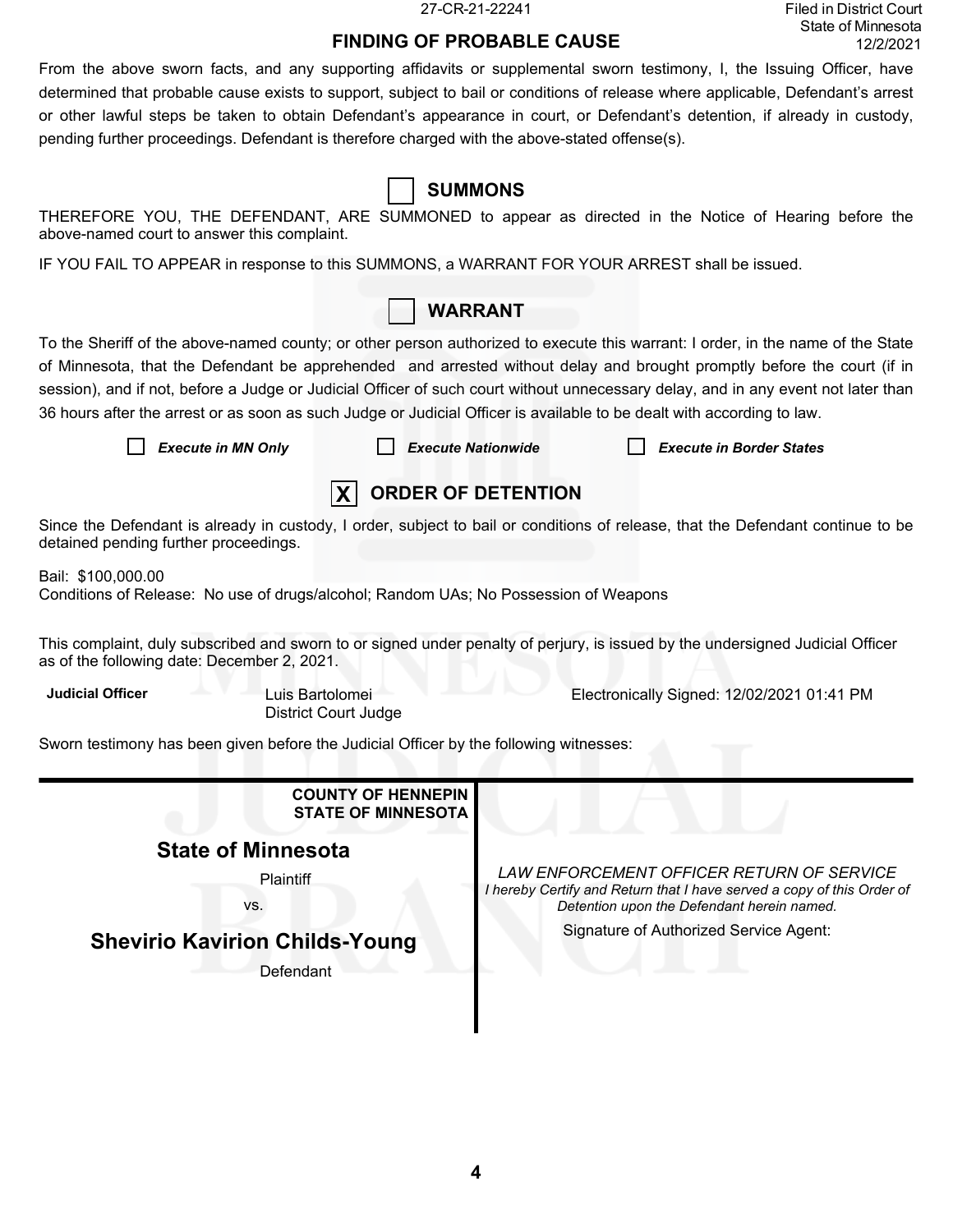27-CR-21-22241 Filed in District Court State of Minnesota 12/2/2021

# **DEFENDANT FACT SHEET**

| Name:                                            | Shevirio Kavirion Childs-Young                                                                                                                                                                                                                                                                                                |
|--------------------------------------------------|-------------------------------------------------------------------------------------------------------------------------------------------------------------------------------------------------------------------------------------------------------------------------------------------------------------------------------|
| DOB:                                             | 06/18/2003                                                                                                                                                                                                                                                                                                                    |
| <b>Address:</b>                                  | 401 4th Ave S<br>Minneapolis, MN 55415                                                                                                                                                                                                                                                                                        |
| Alias Names/DOB:                                 | Shevirio Childs Young DOB: 6/18/2003<br>Shevirio Charles Childs-Young DOB: 6/18/2003<br>Shevirio Charles Young DOB: 6/18/2003<br>Shevirio Kavirion Young DOB: 6/18/2003<br>Shevirio Kavirion-Childs Young DOB: 6/18/2003<br>Shevirio Kaviaion Childs Young DOB: 10/18/2003<br>Sheviro Kavirion Childs-Young<br>DOB: 6/18/2003 |
| SID:                                             |                                                                                                                                                                                                                                                                                                                               |
| Height:                                          |                                                                                                                                                                                                                                                                                                                               |
| Weight:                                          |                                                                                                                                                                                                                                                                                                                               |
| <b>Eye Color:</b>                                |                                                                                                                                                                                                                                                                                                                               |
| <b>Hair Color:</b>                               |                                                                                                                                                                                                                                                                                                                               |
| Gender:                                          | <b>MALE</b>                                                                                                                                                                                                                                                                                                                   |
| Race:                                            | <b>Black</b>                                                                                                                                                                                                                                                                                                                  |
| <b>Fingerprints Required per Statute:</b>        | Yes                                                                                                                                                                                                                                                                                                                           |
| Fingerprint match to Criminal History Record: No |                                                                                                                                                                                                                                                                                                                               |
| Driver's License #:                              |                                                                                                                                                                                                                                                                                                                               |
| SILS Person ID#:                                 | 847688                                                                                                                                                                                                                                                                                                                        |
| <b>SILS Tracking No.</b>                         | 3255122                                                                                                                                                                                                                                                                                                                       |
| <b>Alcohol Concentration:</b>                    |                                                                                                                                                                                                                                                                                                                               |